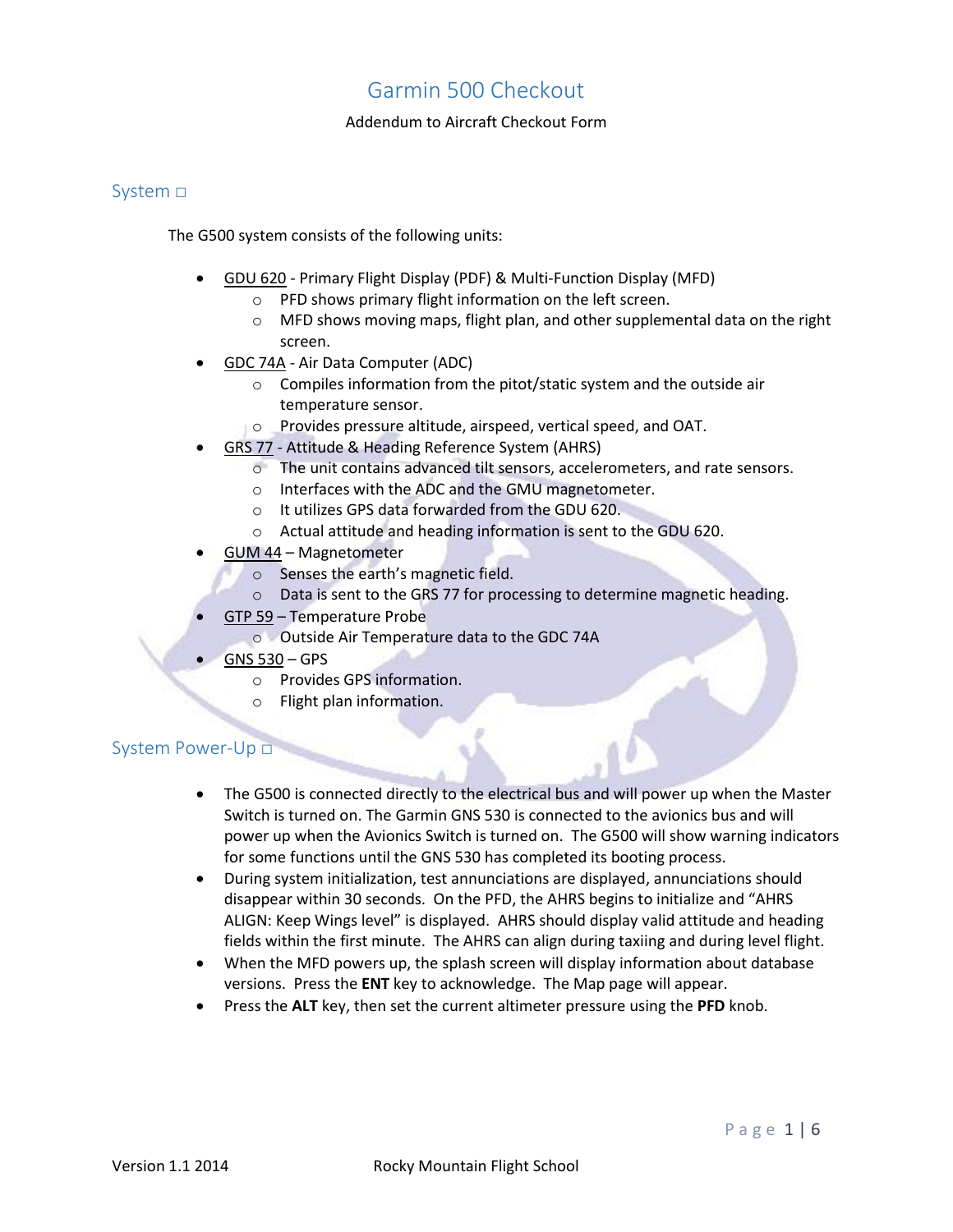### Primary Flight Instruments □

Primary flight instruments are displayed on the left display of the GDU 620

#### Airspeed Indicator

- Speed indication starts at 20 kts.
- Airspeed trend is shown by a pink/magenta line extending up or down on the airspeed scale.



### Attitude Indicator – Slip/Skid Indicator

- Major pitch marks labeled every 10°, minor pitch marks every 5° up to 25° below and 45° above the horizon line. Between 20° below to 20° above the horizon minor pitch marks every 2.5°.
- Angle of bank major tick marks 30° & 60°, minor tick marks 10°, 20°, & 45°
- Slip/Skid indicator a one bar displacement (as shown below) is equal to one ball displacement on a traditional Slip/Skid indication.

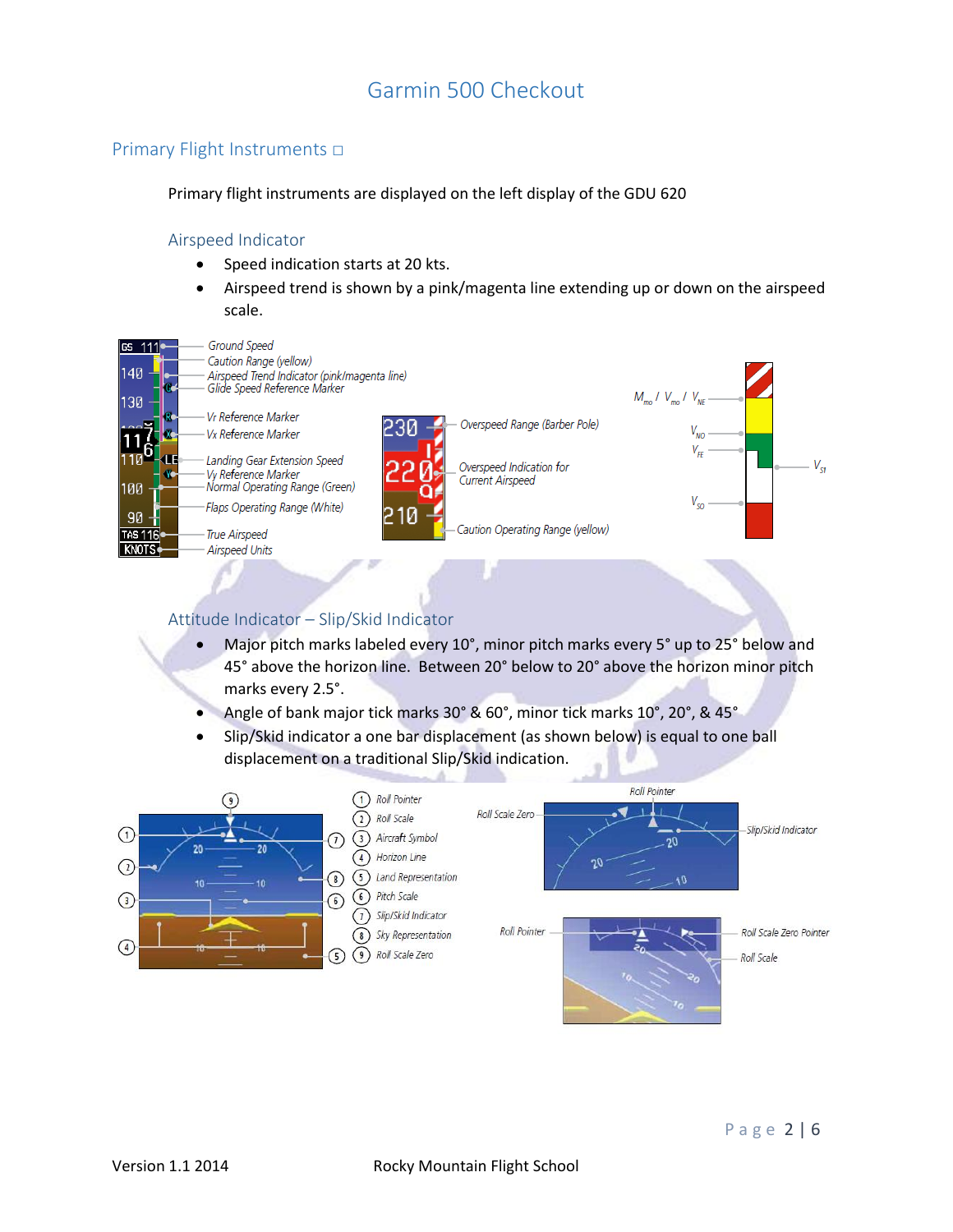### Altimeter

 The altitude trend vector is a vertical magenta line extending up or down the left side of the altitude scale.

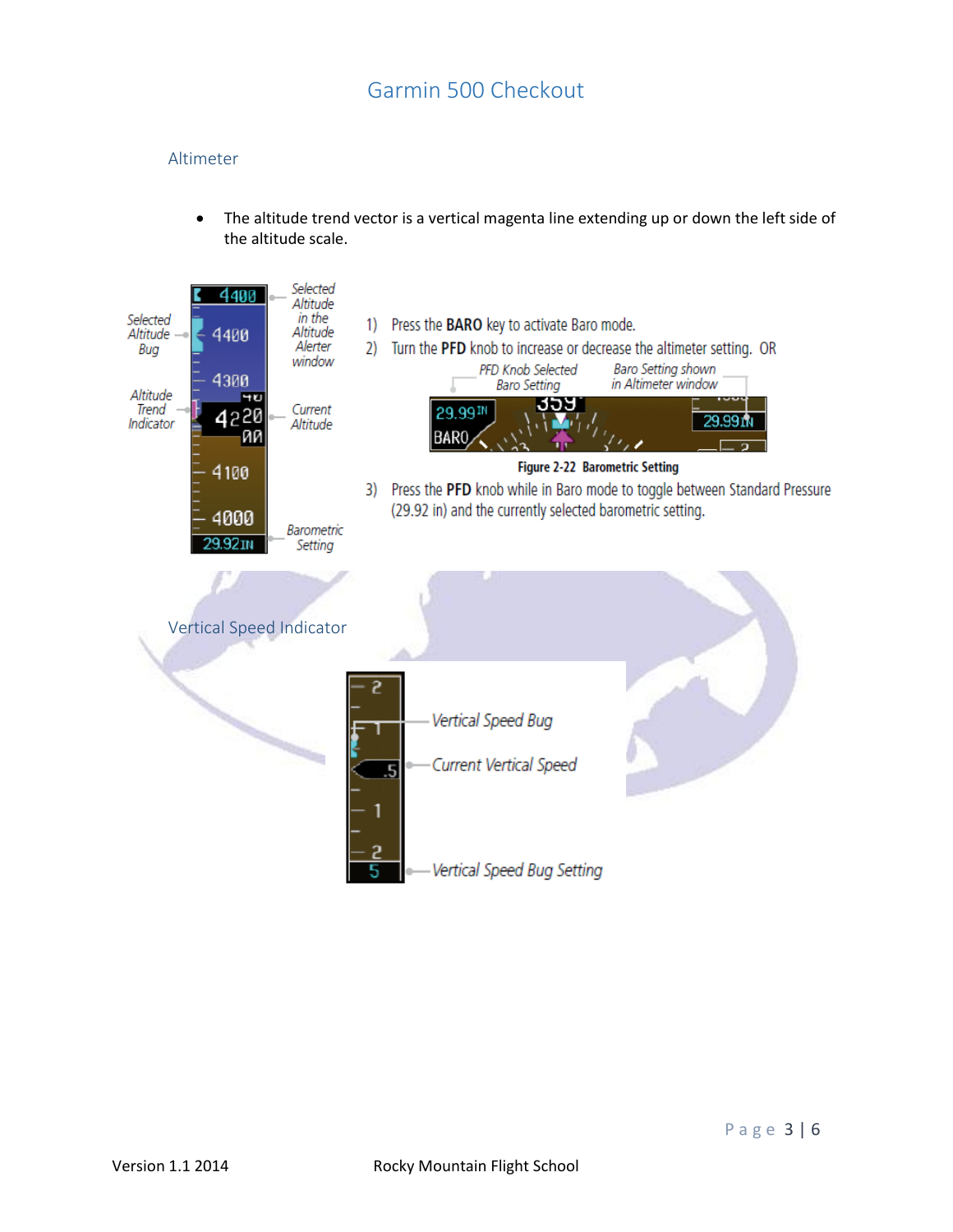#### Horizontal Situational Indicator (HSI)

- Letters indicate the cardinal points and numeric labels occur every 30°.
- Major ticks marks are at 10° intervals and minor tick marks at 5° Intervals.
- A digital reading of the current heading appears on top of the HSI.
- The HSI presents turn rate, course deviation, bearing, and navigation information.
- A standard-rate turn is shown on the indicator by the trend vector stopping at the standard turn rate tick mark.

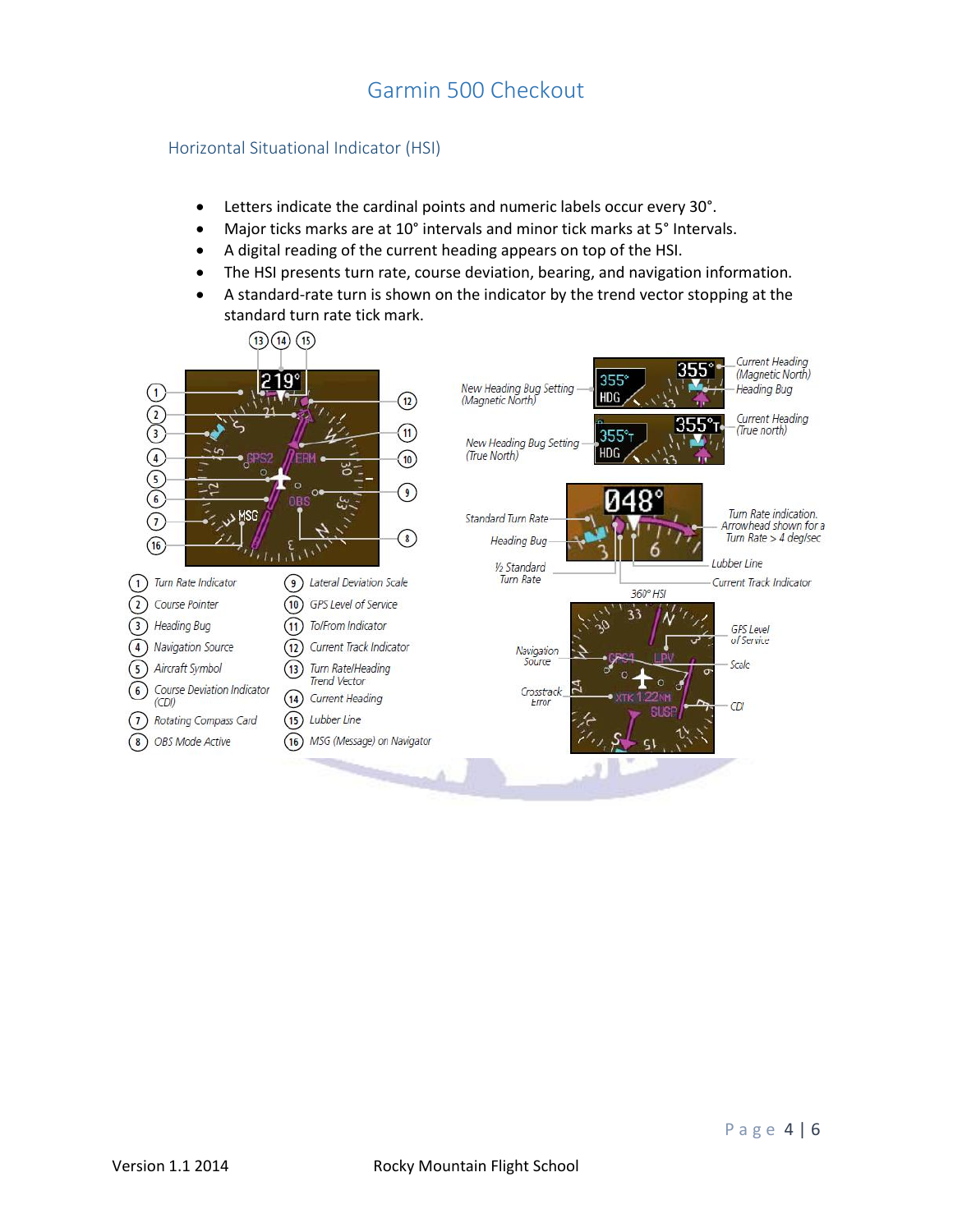### Sign-Off

#### Pilot

I have been instructed and understand the basic principles of the Garmin G500 covered in this Aircraft Check-Out Addendum. I understand that this addendum covers only basic VFR flight operations and that I am only checked-out for VFR flight, unless the IFR sign-off has been completed. In order to fly a RMFS aircraft equipped with a Garmin G500 in IFR conditions I will log a minimum of six instrument approaches in a G500 equipped aircraft with a RMFS instructor and receive the additional sign-off below. Failure to complete the IFR check out may void your insurance waver of subrogation if you have an accident in an IMC operation.

| Pilot's signature                                                                           | Date                                                                                                                                                                                                    |
|---------------------------------------------------------------------------------------------|---------------------------------------------------------------------------------------------------------------------------------------------------------------------------------------------------------|
| Print pilot's name<br>Instructor<br>instruments and outside the cockpit.<br>VFR Check-out □ | I have personally presented the information in this addendum and determined during flight that the<br>above named pilot can operate the G500 and adequately divide his/her attention between the flight |
| Instructor signature                                                                        | Date                                                                                                                                                                                                    |
| Print instructors name                                                                      |                                                                                                                                                                                                         |